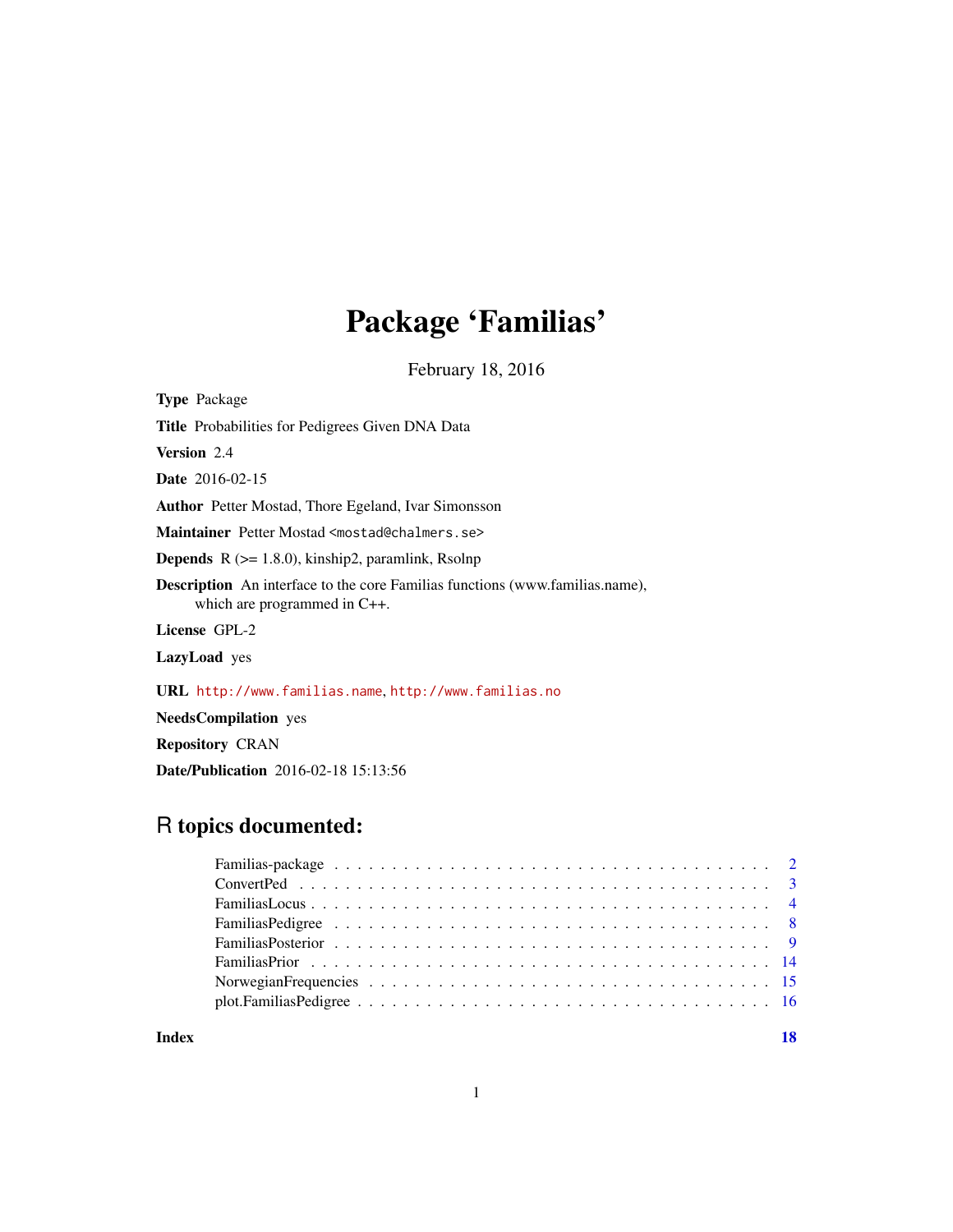<span id="page-1-0"></span>

#### Description

Familias has existed for a number of years as a Windows program for calculating probabilities in connection with using DNA data to infer family relationships. The code is now released in an R package.

#### Details

| Package:  | Familias   |
|-----------|------------|
| Type:     | Package    |
| Version:  | 2.0        |
| Date:     | 2014-07-17 |
| License:  | $GPL-2$    |
| LazyLoad: | yes        |

This package represents an implementation of an interface to the core Familias functions, which are programmed in C++. Note that this version, 2.0, implements a completely different interface to the core functions compared to the previous versions.

#### Author(s)

Petter Mostad <mostad@chalmers.se> and Thore Egeland <Thore.Egeland@gmail.com>

#### References

For more information, see www.familias.name

```
persons <- c("mother", "daughter", "AF")
ped1 <- FamiliasPedigree(id=persons, dadid=c(NA, "AF", NA),
momid=c(NA, "mother", NA),
sex=c("female", "female", "male"))
ped2 <- FamiliasPedigree(id=c(persons, "TF"), dadid=c(NA, "TF", NA, NA),
momid=c(NA, "mother", NA, NA),
sex=c("female", "female", "male", "male"))
ped3 <- FamiliasPedigree(id=c(persons, "TF", "gf", "gm"),
dadid = c(NA, "TF", "gf", "gf", NA, NA),
momid=c(NA, "mother", "gm", "gm", NA, NA),
sex=c("female", "female", "male", "male", "male", "female"))
par(mfrow=c(3,1))
plot(ped1);title("ped1, i.e., AF is father")
plot(ped2);title("ped2, i.e., AF is unrelated")
plot(ped3);title("ped3, i.e., AF is uncle")
```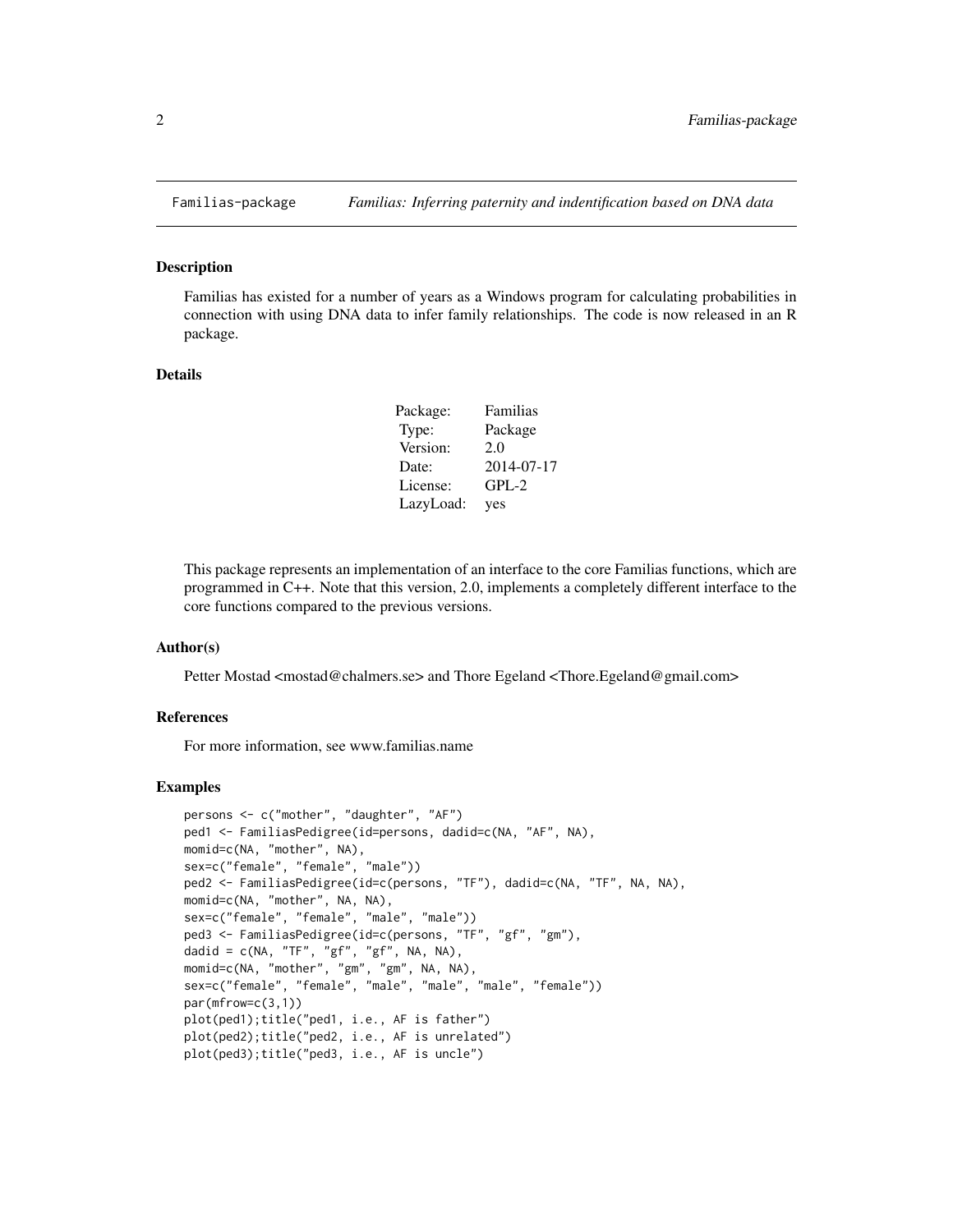#### <span id="page-2-0"></span>ConvertPed 3

```
par(mfrow=c(1,1))
mypedigrees <- list(isFather = ped1, unrelated=ped2, isUncle = ped3)
locus1 <- FamiliasLocus(frequencies=c(0.1, 0.2, 0.3, 0.4),
allelenames= c("A", "B", "C", "D"), name="locus1")
locus2 <- FamiliasLocus(c(0.2, 0.3, 0.5), c(17, 18, 19), "loc2",
femaleMutationRate = 0.05)
myloci <- list(locus1, locus2)
datamatrix <- data.frame(locus1.1=c("A", "A", "A"), locus1.2=c("B", "B", "C"),
locus2.1=c(17, 19, 19), locus2.2=c(18, 18, 18))
rownames(datamatrix) <- persons
FamiliasPosterior(mypedigrees, myloci, datamatrix)
```
ConvertPed *Converts pedigree data frame to kinship2 pedigree object*

# Description

A data frame describing a pedigree is converted to a kinship2 pedigree object to be used by say [FamiliasPosterior](#page-8-1). Typically the input is created using paramlink.

# Usage

ConvertPed(ped, persons = NULL)

# Arguments

| ped     | A data frame with columns ID, FID (father id), MID (mother id), sex (1=male,<br>2=female), AFF (not used) possible followed by marker data, two columns for<br>each marker |
|---------|----------------------------------------------------------------------------------------------------------------------------------------------------------------------------|
| persons | A character vector indicating names of persons in the case ordered as ped[, 1].<br>In other words, persons[1] corresponds tp ped[1,1] etc.                                 |

# Value

| ped        | An object of class pedigree                                         |
|------------|---------------------------------------------------------------------|
| datamatrix | A data frame. One line for each person, one column for each allele. |

# Author(s)

Thore Egeland <Thore.Egeland@gmail.com>

#### See Also

[FamiliasPosterior](#page-8-1)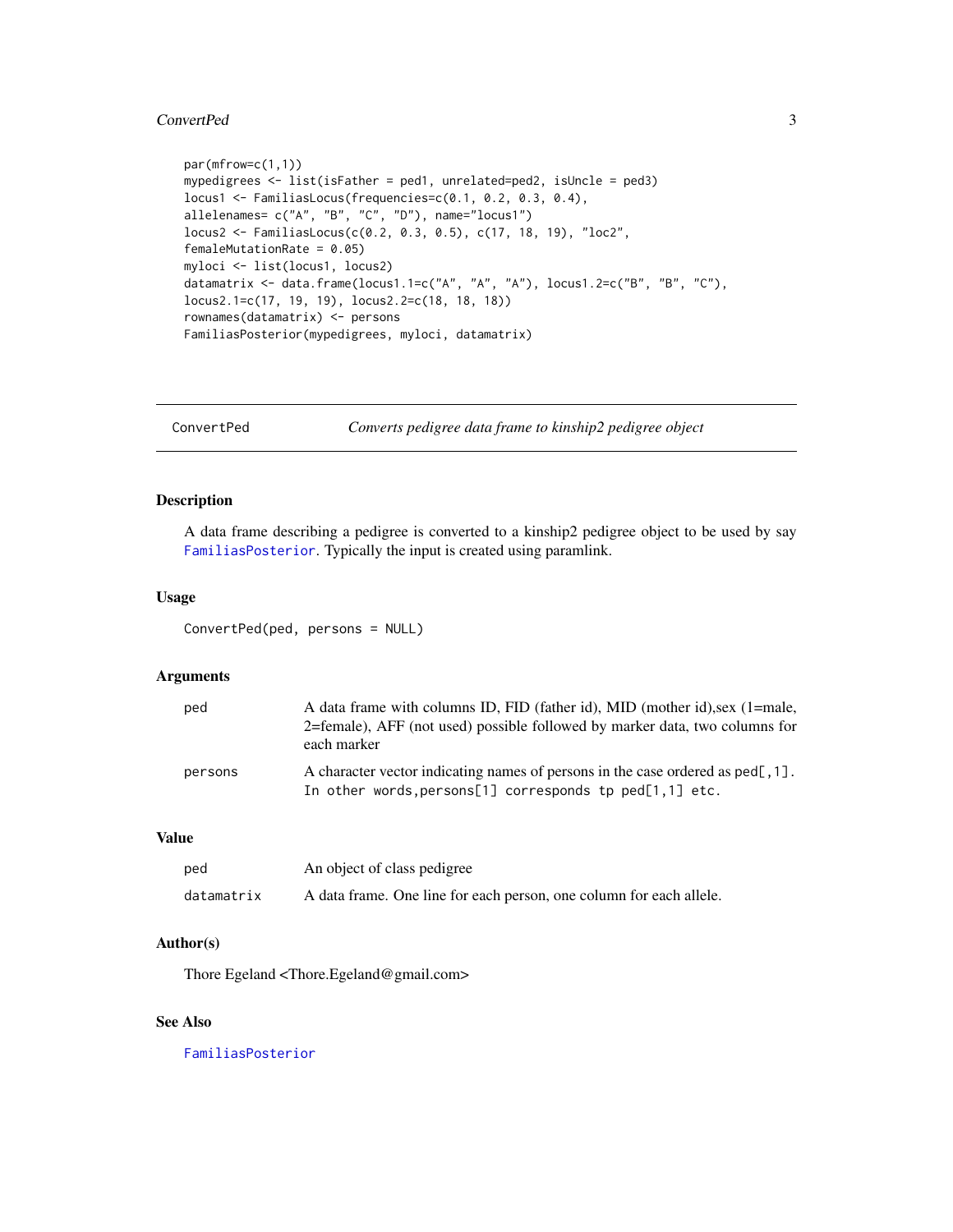# Examples

```
persons <- c("AF","mother", "daughter")
ped1=swapSex(nuclearPed(1),3)
locus1=marker(ped1,1,c(1,1),2,c(2,2),3,c(1,2))
ped1=addMarker(ped1,locus1)
# A plot function such as the following can now be used:
# plot(ped1,marker=1,id.labels=persons,title="ped1")
ped1=as.data.frame(ped1)
ConvertPed(ped1,persons)
```
FamiliasLocus *Creates an object with information on a locus, including its mutation matrices.*

#### Description

The user provides input needed to define a locus (also called system or forensic marker) to be used for pedigree calculations. The input is checked and if no errors are found a list with class FamiliasLocus is returned containing the information.

#### Usage

```
FamiliasLocus(frequencies, allelenames, name,
   MutationModel = "Stepwise",
                           MutationRate = 0,
                           MutationRange = 0.5,
                           MutationRate2 = 0,
   MutationMatrix,
   Stabilization = "None",
   MaxStabilizedMutrate = 1,
   femaleMutationModel,
   femaleMutationRate,
   femaleMutationRange,
   femaleMutationRate2,
   femaleMutationMatrix,
   maleMutationModel,
   maleMutationRate,
   maleMutationRange,
   maleMutationRate2,
   maleMutationMatrix)
```
# Arguments

frequencies The first input of FamiliasLocus may be either a vector containing allele frequencies, or a previously created FamiliasLocus object. In the first case, the vector may include a possible silent allele; that it is silent is indicated in the allelenames. The frequencies must sum to 1. In the second case, the new object will be identical to the old object in terms of frequencies, names of alleles,

<span id="page-3-0"></span>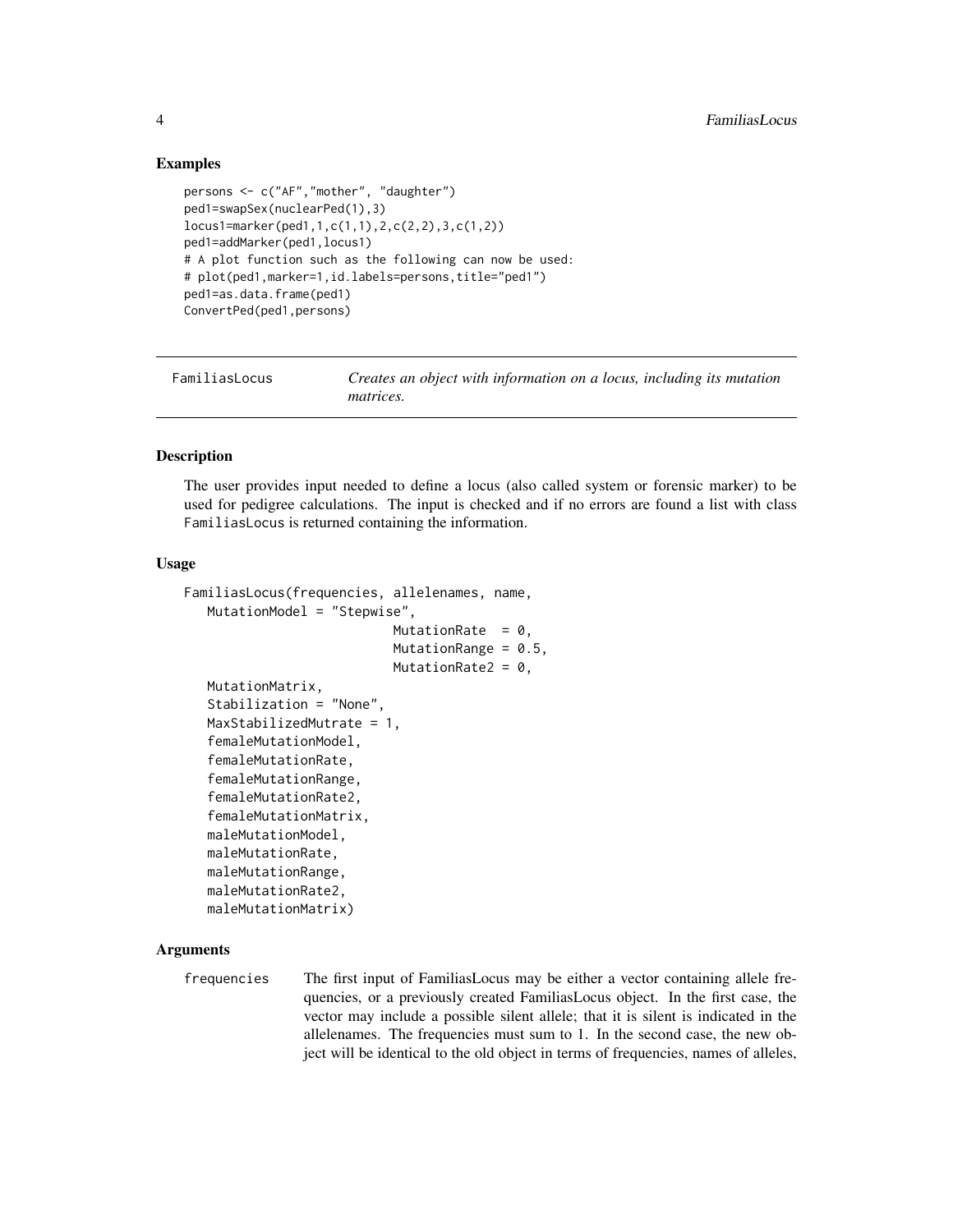|                     | and name of locus, so the 'allelenames' and 'name' parameters must be miss-<br>ing. However, at least one Mutation parameter or the Stabilization parameter<br>must be non-missing, and new mutation matrices will be constructed based on<br>these. If all Mutation parameters are missing, stabilized mutation matrices will<br>be produced based on the mutation matrices of the old object.                                                                                                                   |
|---------------------|-------------------------------------------------------------------------------------------------------------------------------------------------------------------------------------------------------------------------------------------------------------------------------------------------------------------------------------------------------------------------------------------------------------------------------------------------------------------------------------------------------------------|
| allelenames         | Names of the alleles, like 15 or 'A'. Note that thel last allele may be called<br>'Silent' (or 'silent'). It is then treated as a silent allele in subsequent likelihood<br>calculations. The default is to use the names attribute of the frequencies, if it<br>exists; otherwise the default is to use consecutive integers, starting at 1. Note<br>that if the 'Stepwise' mutation model is used, allele names (except for a silent<br>allele) must be integers, with microvariants named as for example 15.2. |
| name                | Characters like 'D3S1358', used to identify the locus (marker). The default is<br>to use the name of the frequencies argument to this function.                                                                                                                                                                                                                                                                                                                                                                   |
| MutationModel       | The mutation model, used to create the mutation matrix. It may be 'Equal',<br>'Proportional', 'Stepwise', or 'Custom', see Details.                                                                                                                                                                                                                                                                                                                                                                               |
| MutationRate        | The mutation rate; for the 'Stepwise' model the rate of integer-step mutations.<br>It is not used when the Mutation Model is 'Custom'.                                                                                                                                                                                                                                                                                                                                                                            |
| MutationRange       | Only used when the MutationModel is 'Stepwise'. It then indicates the relative<br>probability of mutating n+1 steps versus mutating n steps.                                                                                                                                                                                                                                                                                                                                                                      |
| MutationRate2       | Only used when the MutationModel is 'Stepwise'. It then indicates the rate of<br>non-integer-step mutations, e.g., mutations from an allele with an integer name<br>to alleles with decimal names indicating microvariants.                                                                                                                                                                                                                                                                                       |
|                     | MutationMatrix Only used when the MutationModel is 'Custom'. It then directly specifies the<br>mutation matrix.                                                                                                                                                                                                                                                                                                                                                                                                   |
| Stabilization       | The possible values are 'None', 'DP', 'RM', and 'PM', with 'None' being the<br>default. The other values adjust the mutation matrices so that allele frequencies<br>after one or more generations of mutations will be equal to the original allele<br>frequencies. See Details.                                                                                                                                                                                                                                  |
|                     | MaxStabilizedMutrate                                                                                                                                                                                                                                                                                                                                                                                                                                                                                              |
|                     | Not used when stabilization is 'None'. Otherwise it indicates an upper bound<br>for the specific mutation rate for each allele allowed in the mutation matrices<br>after stabilization.                                                                                                                                                                                                                                                                                                                           |
| femaleMutationModel |                                                                                                                                                                                                                                                                                                                                                                                                                                                                                                                   |
|                     | Specifies a separate female value for MutationModel; defaults to Mutation-<br>Model.                                                                                                                                                                                                                                                                                                                                                                                                                              |
| femaleMutationRate  | Specifies a separate female value for MutationRate; defaults to MutationRate.                                                                                                                                                                                                                                                                                                                                                                                                                                     |
| femaleMutationRange |                                                                                                                                                                                                                                                                                                                                                                                                                                                                                                                   |
|                     | Specifies a separate female value for MutationRange; defaults to Mutation-                                                                                                                                                                                                                                                                                                                                                                                                                                        |
|                     | Range.                                                                                                                                                                                                                                                                                                                                                                                                                                                                                                            |
| femaleMutationRate2 |                                                                                                                                                                                                                                                                                                                                                                                                                                                                                                                   |
|                     | Specifies a separate female value for MutationRate2; defaults to MutationRate2.                                                                                                                                                                                                                                                                                                                                                                                                                                   |
|                     | femaleMutationMatrix                                                                                                                                                                                                                                                                                                                                                                                                                                                                                              |
|                     | Specifies a separate female value for MutationMatrix; defaults to MutationMa-<br>trix.                                                                                                                                                                                                                                                                                                                                                                                                                            |
|                     |                                                                                                                                                                                                                                                                                                                                                                                                                                                                                                                   |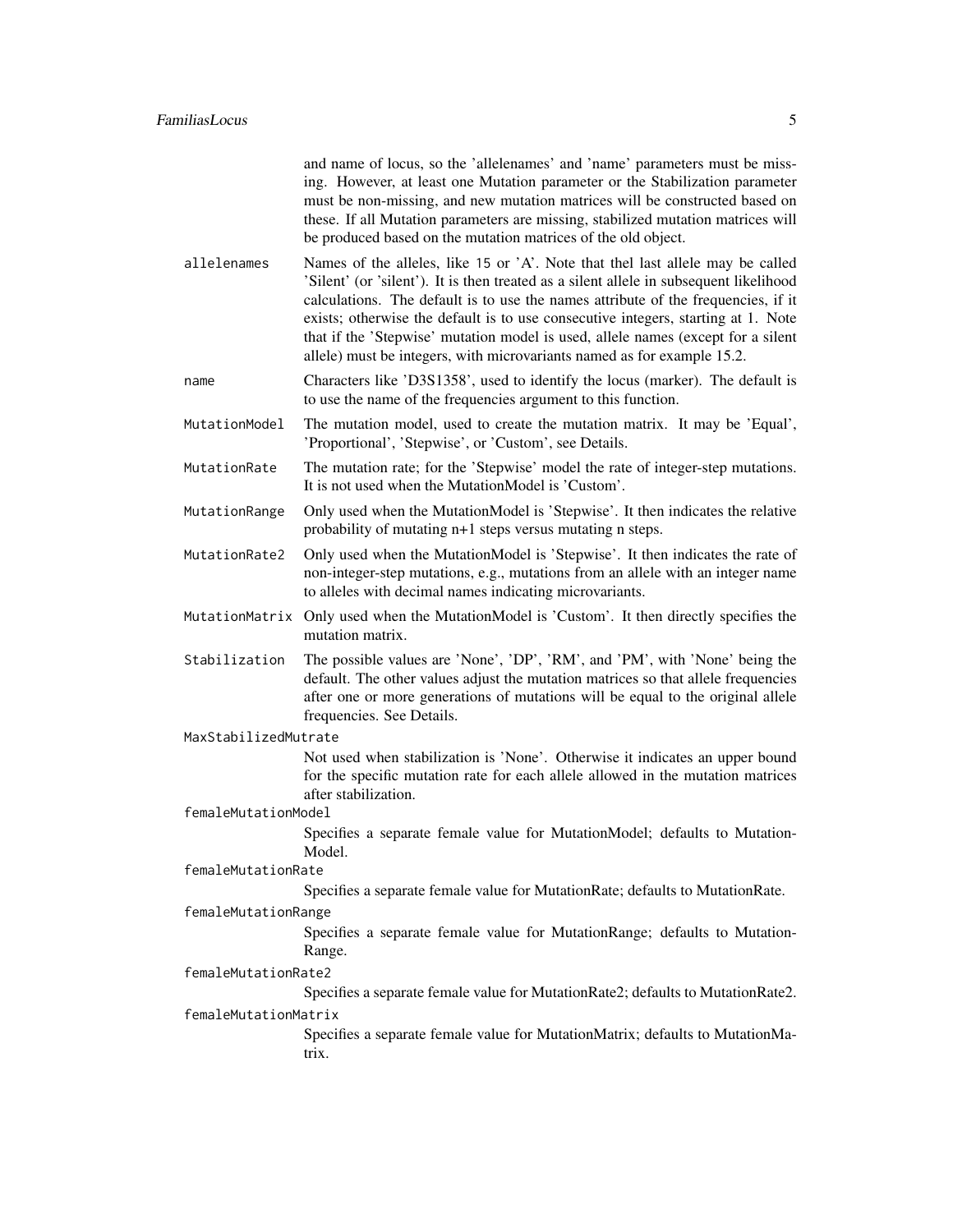| maleMutationModel  |                                                                                 |
|--------------------|---------------------------------------------------------------------------------|
|                    | Specifies a separate male value for MutationModel; defaults to MutationModel.   |
| maleMutationRate   |                                                                                 |
|                    | Specifies a separate male value for Mutation Rate; defaults to Mutation Rate.   |
| maleMutationRange  |                                                                                 |
|                    | Specifies a separate male value for Mutation Range; defaults to Mutation Range. |
| maleMutationRate2  |                                                                                 |
|                    | Specifies a separate male value for MutationRate2; defaults to MutationRate2.   |
| maleMutationMatrix |                                                                                 |

Specifies a separate male value for MutationMatrix; defaults to MutationMatrix.

#### Details

The probabilities for when and how mutations happen can be specified in mutation matrices, where the row corresponding to an allele indicates the probabilities that the allele is transferred as the allele indicated by the column. Mutation matrices may be specified directly in the MutationMatrix parameters by setting the value of the MutationModel parameter to 'Custom'. Otherwise they are computed based on the values of the MutationModel, MutationRate, MutationRate2, and Mutation-Range parameters. If MutationModel is 'Equal', there is an equal probability of mutating to any non-silent allele, given that a mutation happens. This model is referred to as 'Equal probability (simple and fast)' in Familias 2.0. If MutationModel is 'Proportional', the probability of mutating to any non-silent allele is proportional to its frequency. It is referred to as 'Probability proportional to frequency (stable)' in Familias 2.0. If MutationModel is 'Stepwise', it is required that the names of all non-silent alleles are positive integers, indicating the number of sequence repetitions of an STR marker, or decimal numbers with a single decimal, such as '15.2', indicating a microvariant. Mutations are then divided into two types: Those that add or subtract an integer to the allele, and those that add or subtract some fractional amount. The rate of these two types of mutations are given separately as MutationRate and MutationRate2, respectively. Relative probabilities of different mutaitons of the first type are specified using the MutationRange parameter. The model with only integer alleles is referred to as 'Probability decreasing with range (equal)' in Familias 2.0, while the more general model is called 'Extended stepwise' in Familias 3.0. Note that the probability of mutations to or from silent alleles is set to zero in all models except the 'Custom' model.

The 'Stabilization' parameter may be used to change the mutation matrices so that they become stationary relative to the frequencies vector. See the references. When the 'PM' setting is used together with the 'Stepwise' MutationModel and all allele names are integers, the resulting model is referred to as 'Probability decreasing with range (stable)' in Familias 2.0.

#### Value

A list of class FamiliasLocus containing

| locusname            | The name of the locus                                                               |  |
|----------------------|-------------------------------------------------------------------------------------|--|
| alleles              | The frequencies of the alleles. The names of the alleles are included as the vector |  |
|                      | names.                                                                              |  |
| femaleMutationType   |                                                                                     |  |
|                      | A string specifying the type of the female mutations.                               |  |
| femaleMutationMatrix |                                                                                     |  |
|                      | The mutation matrix used for female transfer.                                       |  |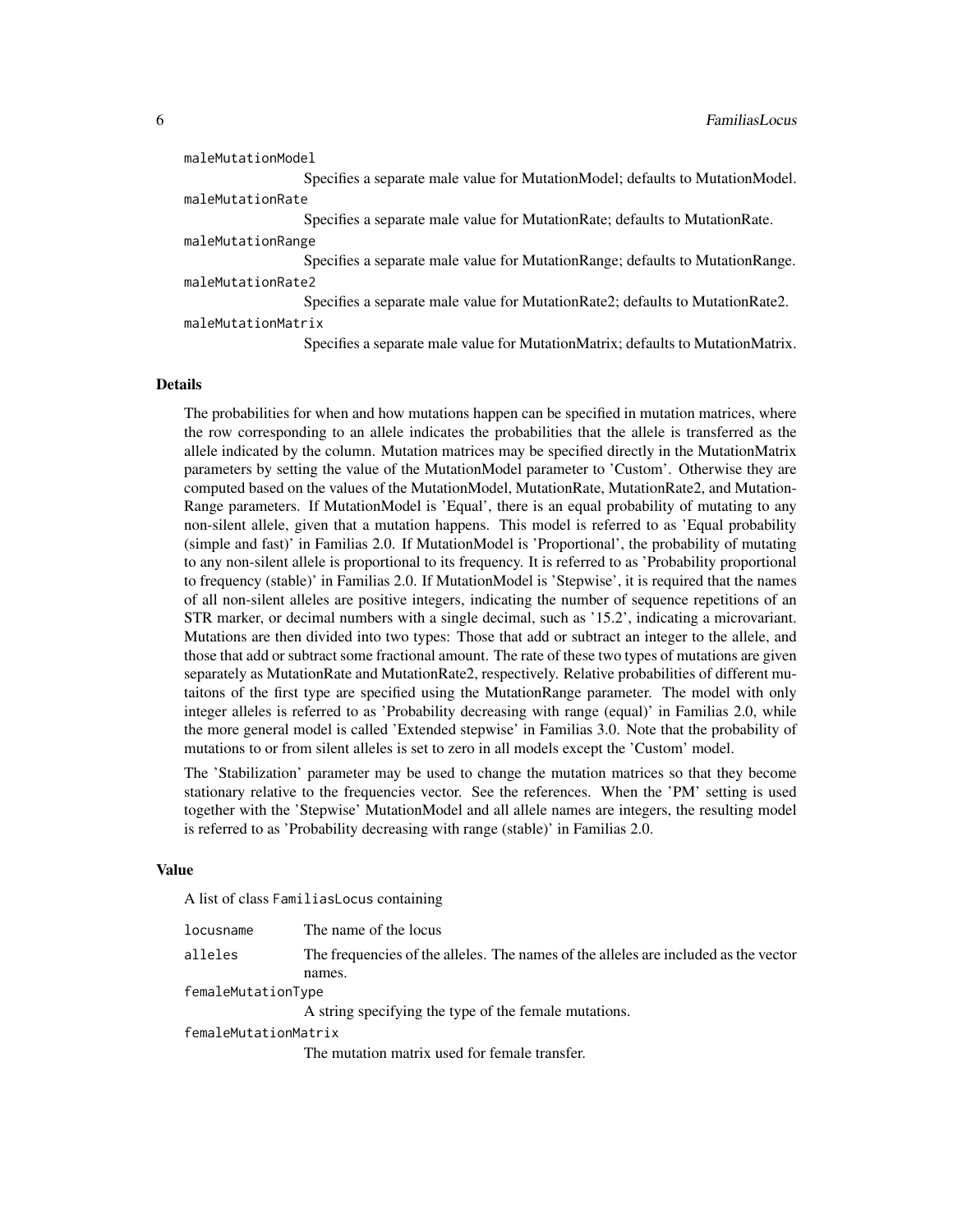# FamiliasLocus 7

| maleMutationType       |                                                                                                                                                                                                       |
|------------------------|-------------------------------------------------------------------------------------------------------------------------------------------------------------------------------------------------------|
|                        | A string specifying the type of the male mutations.                                                                                                                                                   |
| maleMutationMatrix     |                                                                                                                                                                                                       |
|                        | The mutation matrix used for male transfer.                                                                                                                                                           |
| simpleMutationMatrices |                                                                                                                                                                                                       |
|                        | Indicates whether the probability of mutating to an allele is always indepen-<br>dent of which allele the mutation happens from. If this is true, some likelihood<br>computations can be done faster. |
|                        | Stabilization The stabilization method used.                                                                                                                                                          |

#### Author(s)

Petter Mostad mostad@chalmers.se, Thore Egeland Thore.Egeland@gmail.com, and Ivar Simonsson Ivar simonssi@chalmers.se

# References

Egeland, Kling, Mostad: Relationship Inference with Familias and R. 2016. Simonsson, Mostad: Stationary Mutation models. (Submitted)

```
#Simple examples
FamiliasLocus(1:4/10)
FamiliasLocus(frequencies=c(0.1, 0.2, 0.3, 0.4),
allelenames= c("A", "B", "C", "D"), name="locus1")
#Modified to include a silent frequency
FamiliasLocus(frequencies=c(0.1, 0.2, 0.3, 0.3, 0.1),
allelenames= c("8", "9", "10", "11", "silent"), name="locus1")
#Mutation rates added
FamiliasLocus(frequencies=c(0.1, 0.2, 0.3, 0.4),
allelenames= c("8", "9", "10", "11"), name="locus1",
femaleMutationRate=0.001, maleMutationRate=0.005)
#Mutation matrices specified directly
MM <- matrix(c(0.99, 0.005, 0.003, 0.002, 0.005, 0.99, 0.005, 0,
0, 0.005, 0.99, 0.005, 0.002, 0.003, 0.005, 0.99), 4, 4, byrow=TRUE)
FamiliasLocus(frequencies=c(0.1, 0.2, 0.3, 0.4),
allelenames= c("08", "09", "10", "11"), name="locus1",
MutationModel = "Custom", MutationMatrix = MM)
#A locus is first created, and then edited
loc <- FamiliasLocus(c(0.2, 0.5, 0.3))
loc2 <- FamiliasLocus(loc, maleMutationRate = 0.001)
FamiliasLocus(loc2, Stabilization = "PM")
```

```
#A locus using standard Norwegian frequencies is created
data(NorwegianFrequencies)
FamiliasLocus(NorwegianFrequencies$TH01)
```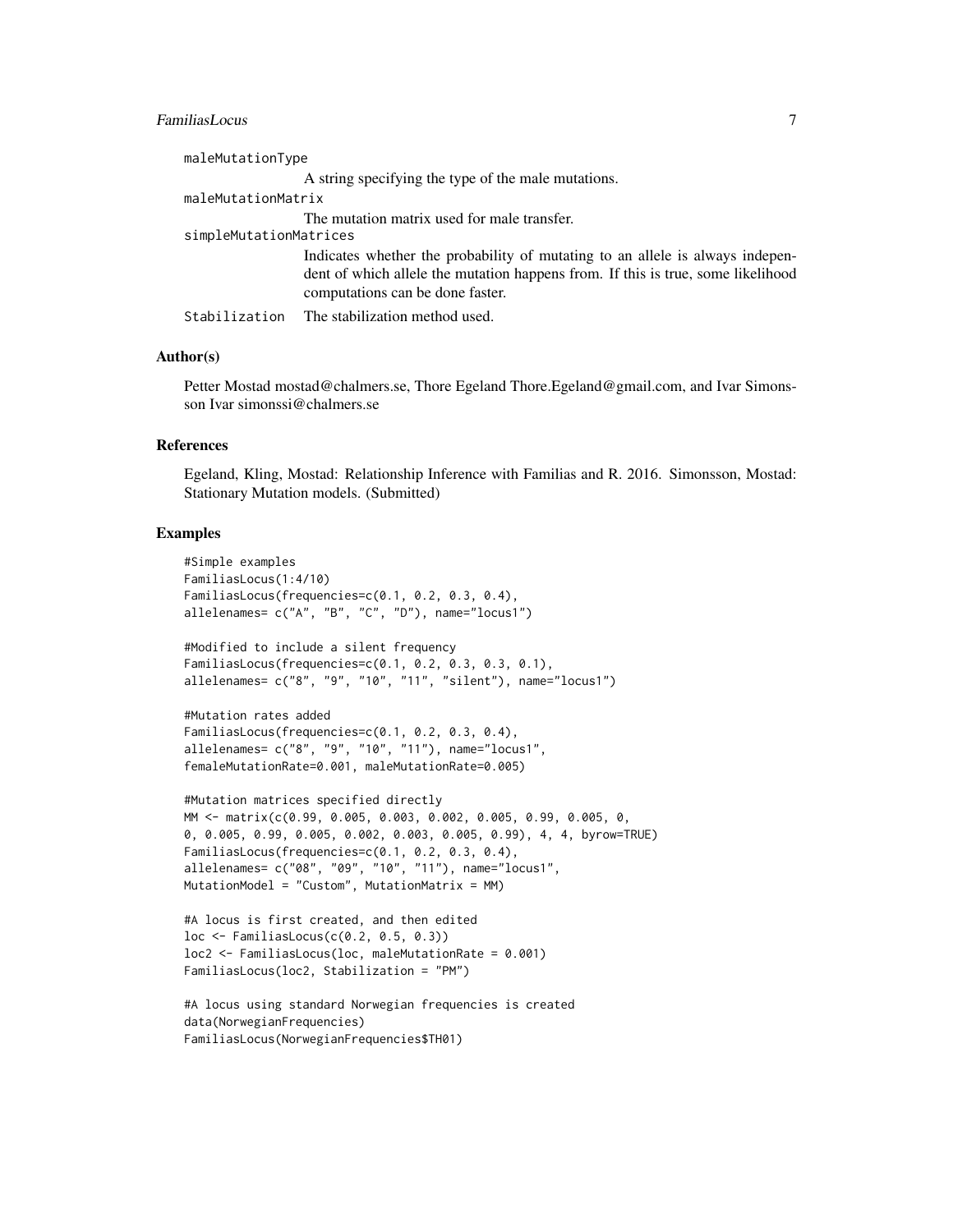<span id="page-7-0"></span>

#### Description

Creates and stores an object containing a pedigree in much the same way as the 'pedigree' function of the 'kinship2' package. It is checked that the input represents a correct pedigree. The main differences is that a person is allowed to have one parent present and one absent in the pedigree. Another difference is that no disease parameters are included. The result is an object with class FamiliasPedigree

#### Usage

FamiliasPedigree(id, dadid, momid, sex)

#### Arguments

| id    | A vector containing unique identifiers of all individuals in the pedigree.                                                                                                                                                           |
|-------|--------------------------------------------------------------------------------------------------------------------------------------------------------------------------------------------------------------------------------------|
| dadid | Indicates the fathers of individuals. The vector must have the same length as the<br>id vector and contain either values from it, indicating that the individual with<br>this position in the id vector has the given father, or NA. |
| momid | Indicates the mothers of individuals. The vector must have the same length as<br>the id vector and contain either values from it, indicating that the individual with<br>this position in the id vector has the given mother, or NA. |
| sex   | A vector of the same length as the id vector, indicating the gender of individuals.<br>Values must be either "female" or "male".                                                                                                     |

# Details

The objects created by the FamiliasPedigree function represent both a simplification and a generalization of the objects generated by the 'pedigree' function of the 'kinship2' package. It is a simplification in that parameters concerning disease are dropped, but it is a generalization in the sense that persons are allowed to have exactly one parent present in the pedigree. This generalization is necessary for the Familias package, as results from the FamiliasPosterior function may change when a single ancestor (father or mother) is added to a single person in a pedigree. Such changes may occur when a non-zero mutation rate is used together with a non-stable mutation model. The FamiliasPosterior and FamiliasPrior functions can use either pedigree type as input.

#### Value

A list of class FamiliasPedigree containing

id The same vector as the id input findex A vector of indices of fathers of persons. Zero indicates that the person has no father in the pedigree.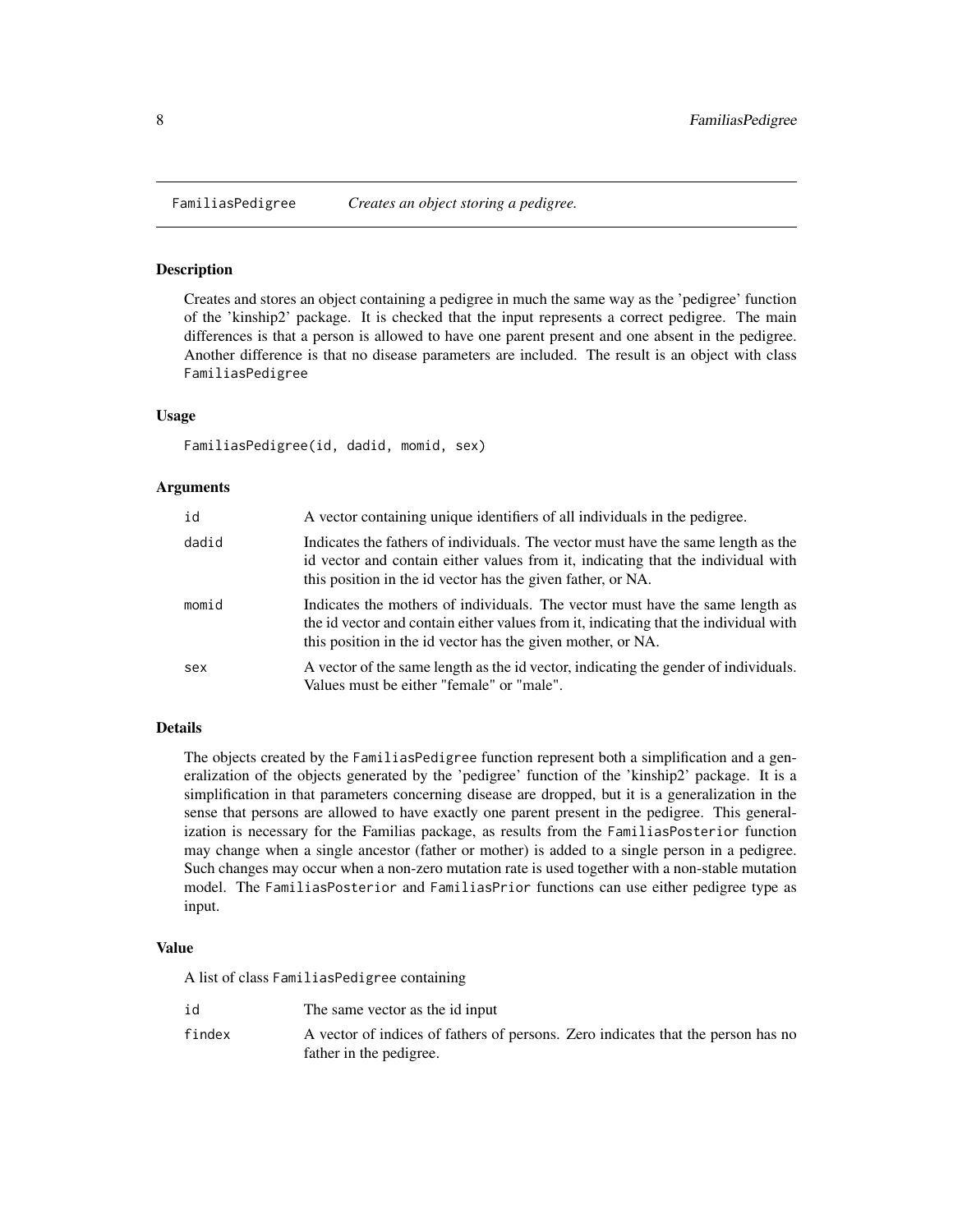# <span id="page-8-0"></span>FamiliasPosterior 9

| mindex | A vector of indices of mothers of persons. Zero indicates that the person has no |
|--------|----------------------------------------------------------------------------------|
|        | mother in the pedigree.                                                          |
| sex    | The same vector as the sex input                                                 |

#### Author(s)

Petter Mostad mostad@chalmers.se

# Examples

```
#A nuclear family of three:
ped <- FamiliasPedigree(c("mother", "father", "child"),
                        c(NA, NA, "father"),
                        c(NA, NA, "mother"),
                        c("female", "male", "female"))
plot(ped, symbolsize = 2, cex = 2, family = "mono")#Generating the two pedigrees needed for a traditional paternity case
ped1 <- FamiliasPedigree(c("mother", "child", "AF"),
                        c(NA, NA, NA),
                        c(NA, "mother", NA),
                        c("female", "female", "male"))
ped2 <- FamiliasPedigree(c("mother", "child", "AF"),
                        c(NA, "AF", NA),
                         c(NA, "mother", NA),
                         c("female", "female", "male"))
#Generating the two pedigrees needed for a duo case
ped1 <- FamiliasPedigree(c("child", "AF"), c(NA, NA), c(NA, NA), c("male", "male"))
ped2 <- FamiliasPedigree(c("child", "AF"), c("AF", NA), c(NA, NA), c("male", "male"))
```
<span id="page-8-1"></span>FamiliasPosterior *Calculates posterior probabilities and likelihoods for pedigrees*

# Description

The calculations of the windows version of Familias 2.0 are made available in an R environment.

#### Usage

```
FamiliasPosterior(pedigrees, loci, datamatrix, prior, ref = 1,
kinship = 0, simplifyMutations = FALSE)
```
#### Arguments

| pedigrees | An object of type 'FamiliasPedigree' or 'pedigree', or a list of such objects |
|-----------|-------------------------------------------------------------------------------|
| loci      | A Familias Locus object or a list of such objects                             |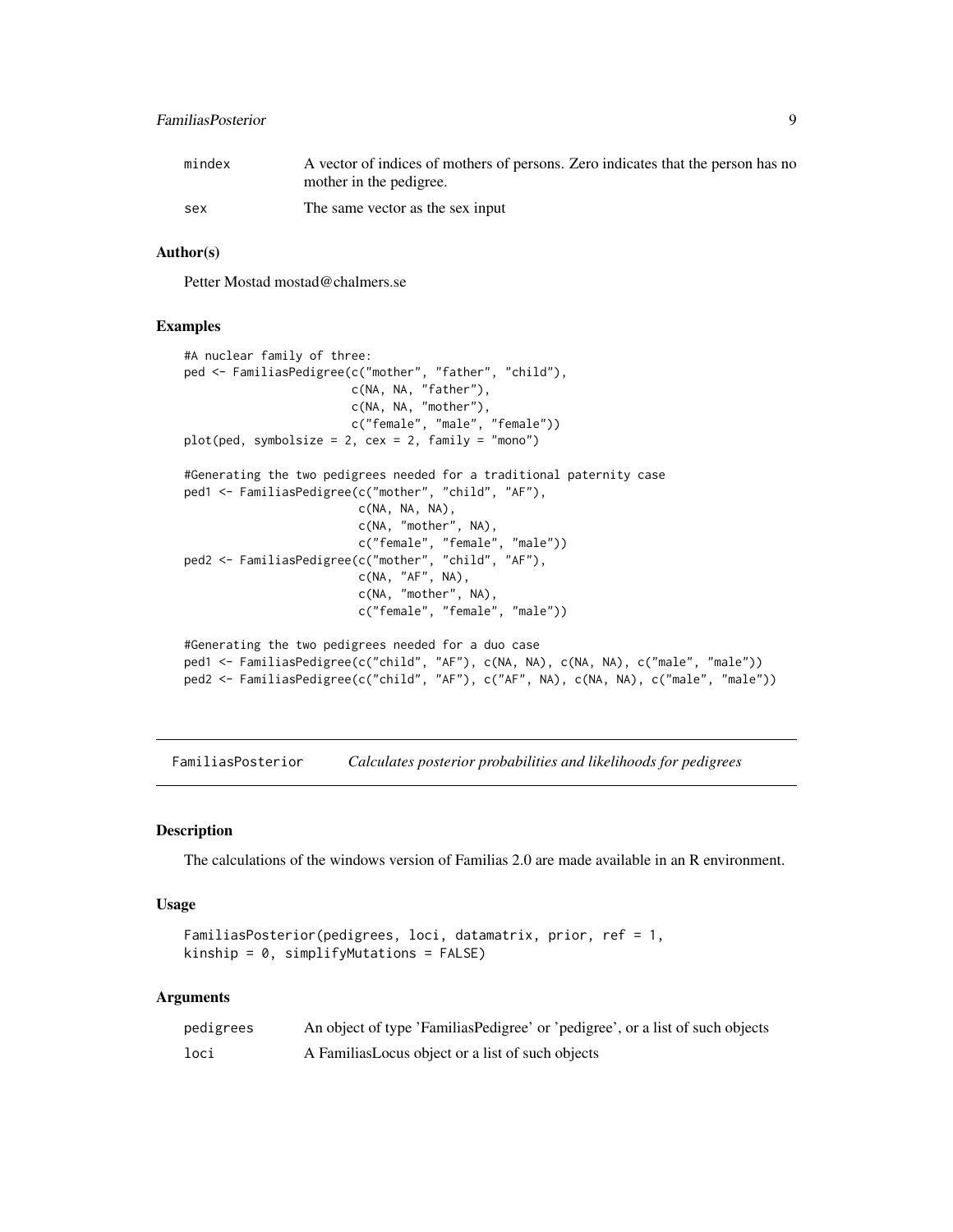| datamatrix        | A data frame. The row names must be the names of the persons you have data<br>for. The columns contain the alleles, two columns for each marker, in the same<br>order used in the loci list.                                                                                                                                                                                                                                                                                                                                                                                                                                                                                 |
|-------------------|------------------------------------------------------------------------------------------------------------------------------------------------------------------------------------------------------------------------------------------------------------------------------------------------------------------------------------------------------------------------------------------------------------------------------------------------------------------------------------------------------------------------------------------------------------------------------------------------------------------------------------------------------------------------------|
| prior             | A vector of non-negative probabilities summing to 1. As default a flat prior is<br>used, with all values equal.                                                                                                                                                                                                                                                                                                                                                                                                                                                                                                                                                              |
| ref               | The index in the list of pedigrees of the pedigree which should be used as refer-<br>ence when computing likelihood ratios. The default value is 1.                                                                                                                                                                                                                                                                                                                                                                                                                                                                                                                          |
| kinship           | A real in $[0,1]$ , commonly denoted theta in forensics included to model sub-<br>population effects as departures from Hardy-Weinberg equilibrium. The default<br>value is zero.                                                                                                                                                                                                                                                                                                                                                                                                                                                                                            |
| simplifyMutations |                                                                                                                                                                                                                                                                                                                                                                                                                                                                                                                                                                                                                                                                              |
|                   | In pedigrees with several generations multistep mutations may happen. If the<br>probability of mutating to an allele depends on which allele it mutates from,<br>exact likelihood computations must keep track of all the possible values of mu-<br>tated alleles in such multistage mutations, and this may slow down computations<br>considerably. Instead, one may use in computations for multistage mutations a<br>single allele that is not among those observed in the data. When this approach<br>gives exact results it is always used; in other cases one may choose to use it as<br>an approximation by setting simplify Mutations to TRUE. The properties of the |

#### Value

| posterior            | probabilities for each pedigree                                                                                |
|----------------------|----------------------------------------------------------------------------------------------------------------|
| prior                | prior returned for convenience and backward compatibility                                                      |
| <b>LR</b>            | Likelihood ratios using the pedigree indicated with the ref parameter (default<br>value 1) as basis            |
| LRperMarker          | Likelihood ratios per marker using the pedigree indicated with the ref parameter<br>(default value 1) as basis |
| likelihoods          | for each pedigree                                                                                              |
| likelihoodsPerSystem |                                                                                                                |
|                      | likelihoods for each locus and each pedigree                                                                   |
|                      |                                                                                                                |

observed in the data.

extra allele is the weighted average (by population frequencies) of the alleles not

# Author(s)

Petter Mostad <mostad@chalmers.se> and Thore Egeland <Thore.Egeland@gmail.com>

```
#Example 1
#Data is available for "mother", "daughter" and "AF" for two loci (systems).
#Three pedigrees are defined, with "mother" being the mother of "daughter"
#in all cases. "AF" may be the father (ped1), unrelated (ped1) or
#uncle (ped3). The posterior probabilities for the pedigrees are calculated
#and likelihoods are also given so that
#likelihood ratios can be computed. Compared to the windows version of Familias 2.0,
```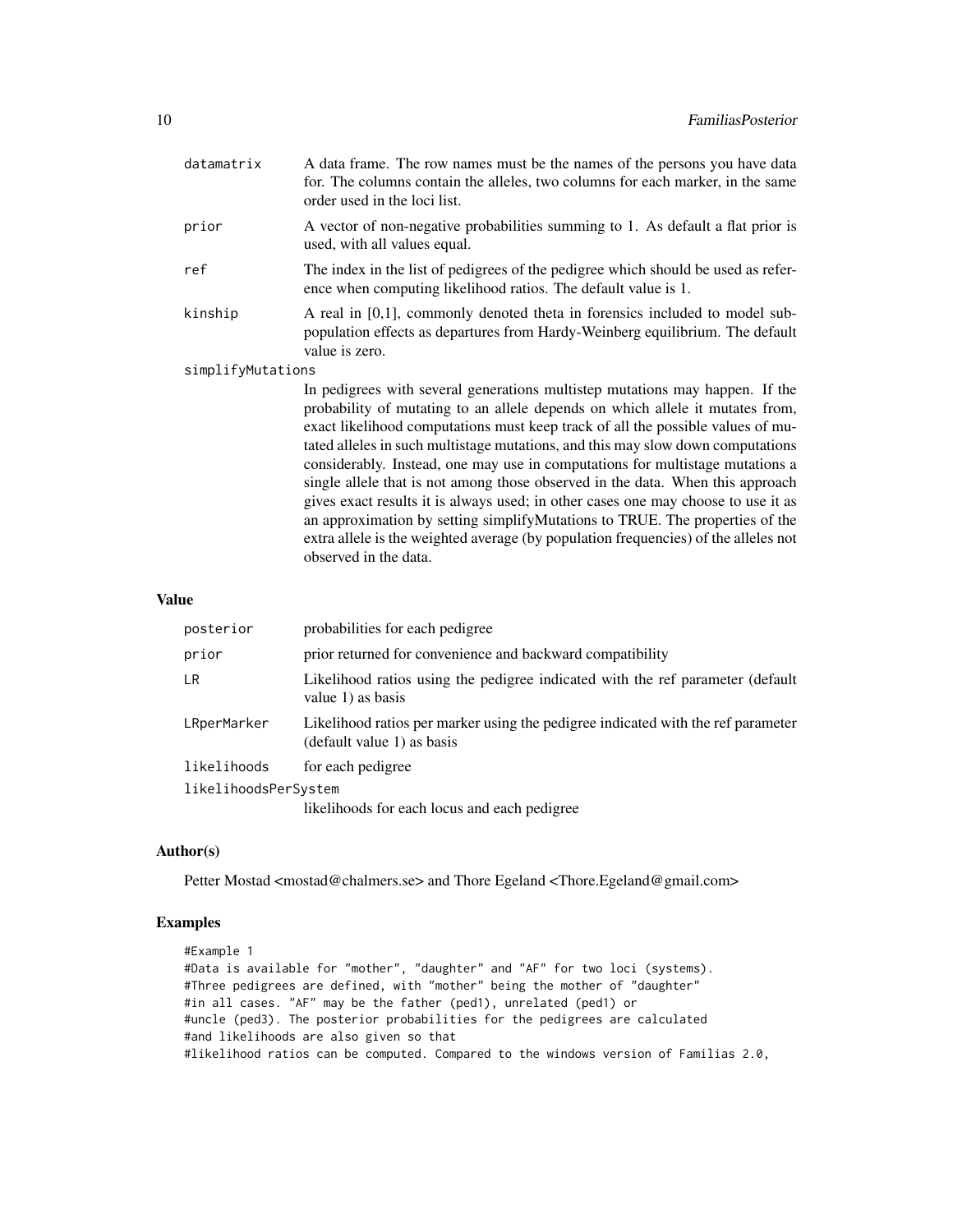#### FamiliasPosterior 11

#it is easy to plot pedigrees and define arbitrary priors for the three alternative pedigrees. #The below implementation uses the R package kinship2 to define and plot pedigrees

```
persons <- c("mother", "daughter", "AF")
ped1 <- FamiliasPedigree(id=persons, dadid=c(NA, "AF", NA), momid=c(NA, "mother", NA),
sex=c("female", "female", "male"))
ped2 <- FamiliasPedigree(id=c(persons, "TF"), dadid=c(NA, "TF", NA, NA),
momid=c(NA, "mother", NA, NA),
sex=c("female", "female", "male", "male"))
ped3 <- FamiliasPedigree(id=c(persons, "TF", "gf", "gm"), dadid = c(NA, "TF", "gf", "gf", NA, NA),
momid=c(NA, "mother", "gm", "gm", NA, NA),
sex=c("female", "female", "male", "male", "male", "female"))
par(mfrow=c(3,1))
plot(ped1);title("ped1, i.e., AF is father")
plot(ped2);title("ped2, i.e., AF is unrelated")
plot(ped3);title("ped3, i.e., AF is uncle")
par(mfrow=c(1,1))
mypedigrees <- list(isFather = ped1, unrelated=ped2, isUncle = ped3)
locus1 <- FamiliasLocus(frequencies=c(0.1, 0.2, 0.3, 0.4),
allelenames= c("A", "B", "C", "D"), name="locus1")
locus2 <- FamiliasLocus(c(0.2, 0.3, 0.5), c(17, 18, 19), "loc2", femaleMutationRate = 0.05)
myloci <- list(locus1, locus2)
datamatrix <- data.frame(locus1.1=c("A", "A", "A"), locus1.2=c("B", "B", "C"),
locus2.1=c(17, 19, 19), locus2.2=c(18, 18, 18))
rownames(datamatrix) <- persons
result=FamiliasPosterior(mypedigrees, myloci, datamatrix,ref=2)
#Example 2. Example 1 continued.
#Below commands (from scratch) are based on paramlink to prepare pedigrees
persons <- c("AF","mother", "daughter")
ped1=swapSex(nuclearPed(1),3)
ped1=as.data.frame(ped1)
ped1.c=ConvertPed(ped1,persons)$ped
plot(ped1.c,main="ped1")
ped1=swapSex(nuclearPed(1),3)
AF=singleton(4)
ped2=rbind(as.data.frame(ped1),as.data.frame(AF))
persons <- c("TF","mother", "daughter","AF")
ped2.c=ConvertPed(ped2,persons)$ped
plot(ped2.c,main="ped2")
ped=nuclearPed(2)
ped=addOffspring(ped,father=4,noff=1,sex=2)
persons=c("gf","gm","AF","TF","mother","daughter")
plot(ped,id.labels=persons,main="ped3")
ped=as.data.frame(ped)
ped3.c=ConvertPed(ped,persons)$ped
mypedigrees <- list(isFather = ped1.c, unrelated=ped2.c, isUncle = ped3.c)
locus1 <- FamiliasLocus(frequencies=c(0.1, 0.2, 0.3, 0.4),
```

```
allelenames= c("A", "B", "C", "D"), name="locus1")
locus2 <- FamiliasLocus(c(0.2, 0.3, 0.5), c(17, 18, 19), "loc2",
```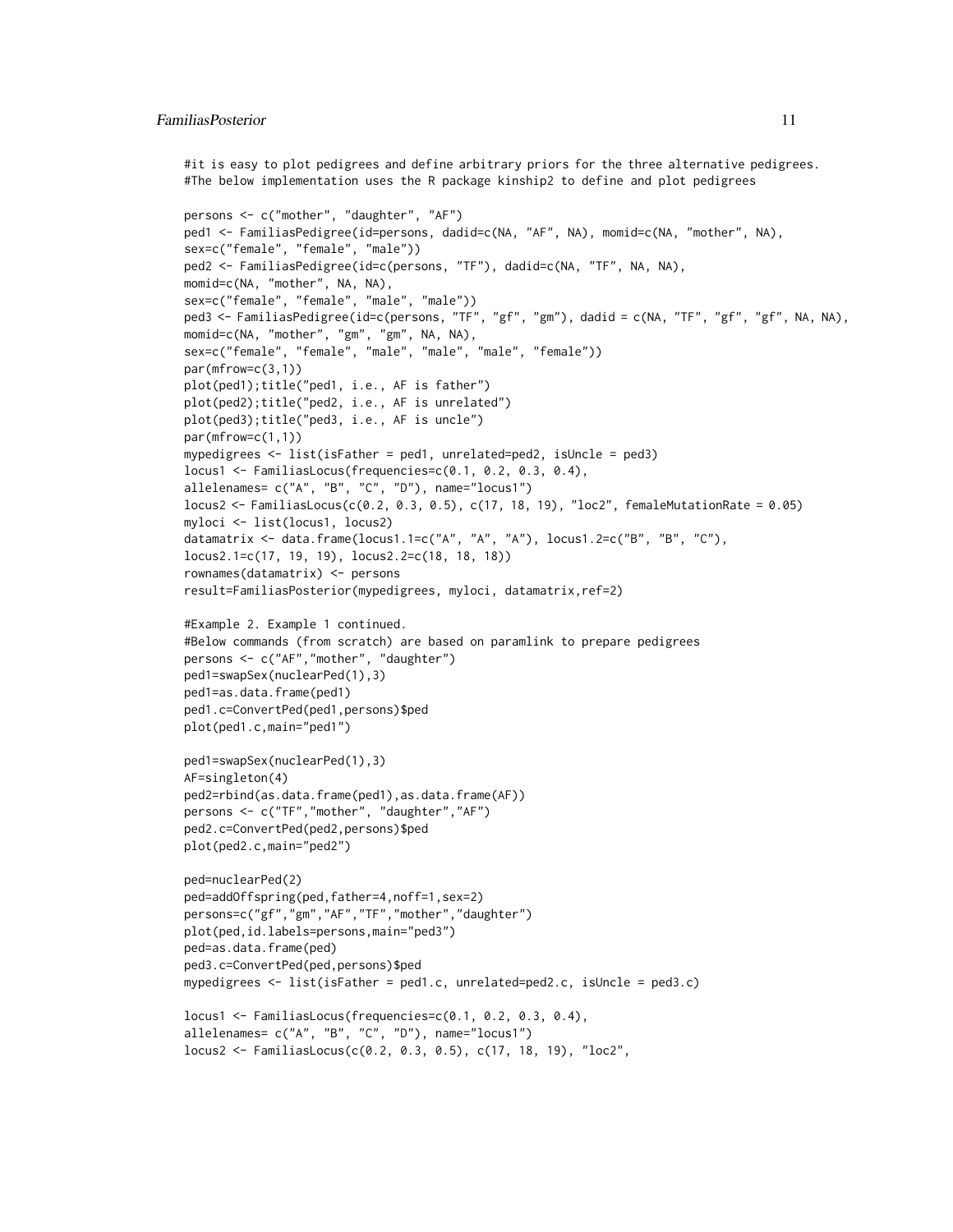```
femaleMutationRate = 0.05)
myloci <- list(locus1, locus2)
datamatrix <- data.frame(locus1.1=c("A", "A", "A"), locus1.2=c("B", "B", "C"),
locus2.1=c(17, 19, 19), locus2.2=c(18, 18, 18))
rownames(datamatrix) <- c("mother", "daughter", "AF")
result=FamiliasPosterior(mypedigrees, myloci, datamatrix, ref=2)
#Example 3. Example 2 continued
#Below commands (from scratch) are based on paramlink to prepare pedigrees and datamatrix.
#The handling of datamatrix is artificial in *this* example; alternatively genotypes can be provided
#in other, perhaps more natural ways.
persons <- c("AF","mother", "daughter")
#Names in paramlink are integers 1:length(persons)={1,2,3}
ped1=swapSex(nuclearPed(1),3)
dat <- data.frame(locus1.1=c("A", "A", "A"), locus1.2=c("C","B", "B"),
locus2.1=c(19,17, 19), locus2.2=c(18, 18, 18)) #Consistent with persons above
ped1=cbind(as.data.frame(ped1),dat)
foo=ConvertPed(ped1,persons)
ped1.c=foo$ped
datamatrix=foo$datamatrix
ped1=swapSex(nuclearPed(1),3)
AF=singleton(4)
ped2=rbind(as.data.frame(ped1),as.data.frame(AF))
persons <- c("TF","mother", "daughter","AF")
ped2.c=ConvertPed(ped2,persons)$ped
ped=nuclearPed(2)
ped=addOffspring(ped,father=4,noff=1,sex=2)
persons=c("gf","gm","AF","TF","mother","daughter")
ped=as.data.frame(ped)
ped3.c=ConvertPed(ped,persons)$ped
mypedigrees <- list(isFather = ped1.c, unrelated=ped2.c, isUncle = ped3.c)
locus1 <- FamiliasLocus(frequencies=c(0.1, 0.2, 0.3, 0.4),
allelenames= c("A", "B", "C", "D"), name="locus1")
locus2 <- FamiliasLocus(c(0.2, 0.3, 0.5), c(17, 18, 19), "loc2", femaleMutationRate = 0.05)
myloci <- list(locus1, locus2)
result=FamiliasPosterior(mypedigrees, myloci, datamatrix, ref=2)
#Example 4: Using FamiliasPedigree
persons <- c("person", "AF")
sex <- c("male", "male")
ped1 <- FamiliasPedigree(id=persons, dadid=c(NA, NA), momid=c(NA, NA), sex=sex)
ped2 <- FamiliasPedigree(id=persons, dadid=c("AF", NA), momid=c(NA, NA), sex=sex)
mypedigrees <- list(unrelated = ped1, isFather=ped2)
locus1 <- FamiliasLocus(c(0.1, 0.2, 0.3, 0.4), c("A", "B", "C", "D"), "locus1",
  maleMutationModel = "Equal", maleMutationRate = 0.005)
locus2 <- FamiliasLocus(c(0.2, 0.3, 0.5), c(17, 18, 19), "locus2",
  maleMutationModel = "Equal", maleMutationRate = 0.005)
myloci <- list(locus1, locus2)
datamatrix <- data.frame(locus1.1=c("A", "A"), locus1.2=c("B", "B"),
```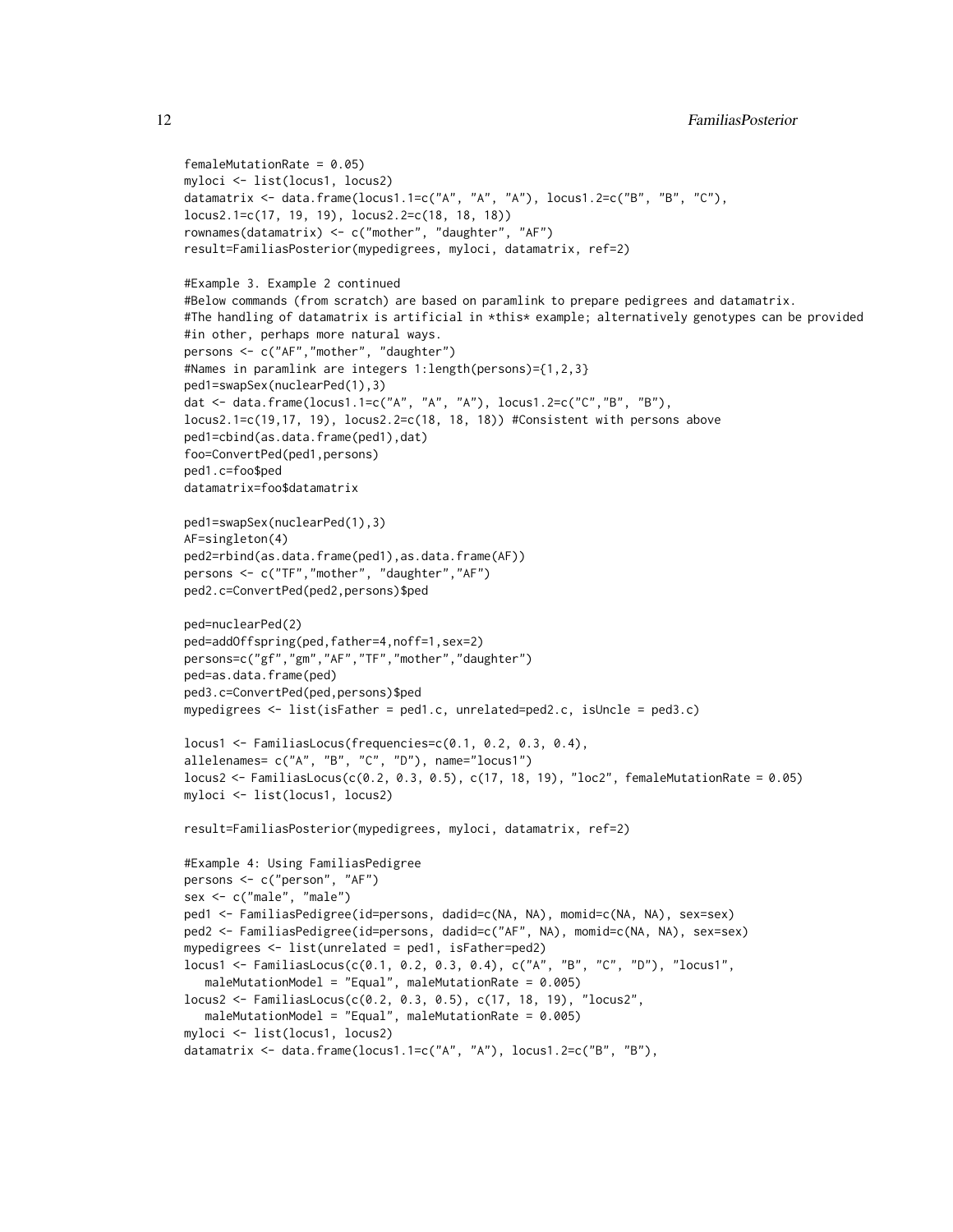#### FamiliasPosterior 13

```
locus2.1=c(17, 19), locus2.2=c(18, 18))
rownames(datamatrix) <- persons
result <- FamiliasPosterior(mypedigrees, myloci, datamatrix)
#Example 5: User-specified mutation matrices
persons <- c("son", "mother", "AF")
sex <- c("male", "female", "male")
ped1 <- FamiliasPedigree(id=persons, dadid=c(NA, NA, NA), momid=c("mother", NA, NA), sex=sex)
ped2 <- FamiliasPedigree(id=persons, dadid=c("AF", NA, NA), momid=c("mother", NA, NA), sex=sex)
mypedigrees <- list(unrelated = ped1, isFather=ped2)
locus1 <- FamiliasLocus(c(0.1, 0.2, 0.3, 0.4), c("A", "B", "C", "D"), "locus1",
   maleMutationModel = "Custom", maleMutationMatrix = matrix(
   c(0.99, 0.005, 0.003, 0.002,
     0.004, 0.99, 0.004, 0.002,
     0.002, 0.004, 0.99, 0.004,
     0.002, 0.003, 0.005, 0.99),
   4, 4, byrow=TRUE), femaleMutationModel = "Custom", femaleMutationMatrix = matrix(
   c(0.99, 0.005, 0.003, 0.002,
     0.004, 0.99, 0.004, 0.002,
     0.002, 0.004, 0.99, 0.004,
     0.002, 0.003, 0.005, 0.99),
   4, 4, byrow=TRUE))
datamatrix <- data.frame(locus1.1=c("A", "A", "C"), locus1.2=c("B", "A", "C"))
rownames(datamatrix) <- persons
result <- FamiliasPosterior(mypedigrees, locus1, datamatrix)
#Example 6: Using kinship:
persons <- c("AF","mother", "daughter")
ped1=swapSex(nuclearPed(1),3)
locus1=marker(ped1,1,c(1,1),2,c(2,2),3,c(1,2))
ped1=addMarker(ped1,locus1)
plot(ped1,marker=1,id.labels=persons,main="ped1") #plot function of paramlink
ped1=as.data.frame(ped1)
foo=ConvertPed(ped1,persons)
ped1.c=foo$ped
datamatrix=foo$datamatrix
locus1 <- FamiliasLocus(frequencies=c(0.1, 0.2, 0.3, 0.4), allelenames= 1:4, name="locus1")
FamiliasPosterior(ped1.c, locus1, datamatrix) #likelihood=0.1^2*0.2^2=4e-04
th=0.03;FamiliasPosterior(ped1.c, locus1, datamatrix,kinship=th) #Formula below
((\text{th+(1-th)}\times 0.1)\times(1-\text{th})\times 0.1\times(\text{th}\times 0.2+(\text{1-th})\times 0.2\times 2))/((\text{1+2}\times \text{th})\times(\text{1-th})) #OK
# Example 7: Exercise S11 Silent allele
# See http://arken.umb.no/~theg/alcala/familiasExercises.pdf
ped1=nuclearPed(1)
persons <- c("AF","mother", "child")
locus1=marker(ped1,1,c("B","B"),2,c("A","A"),3,c("A","A"),alleles=c("A","B","C"))
ped1=as.data.frame(addMarker(ped1,locus1))
foo=ConvertPed(ped1,persons)
ped1.c=foo$ped
datamatrix=foo$datamatrix
ped2=nuclearPed(1)
```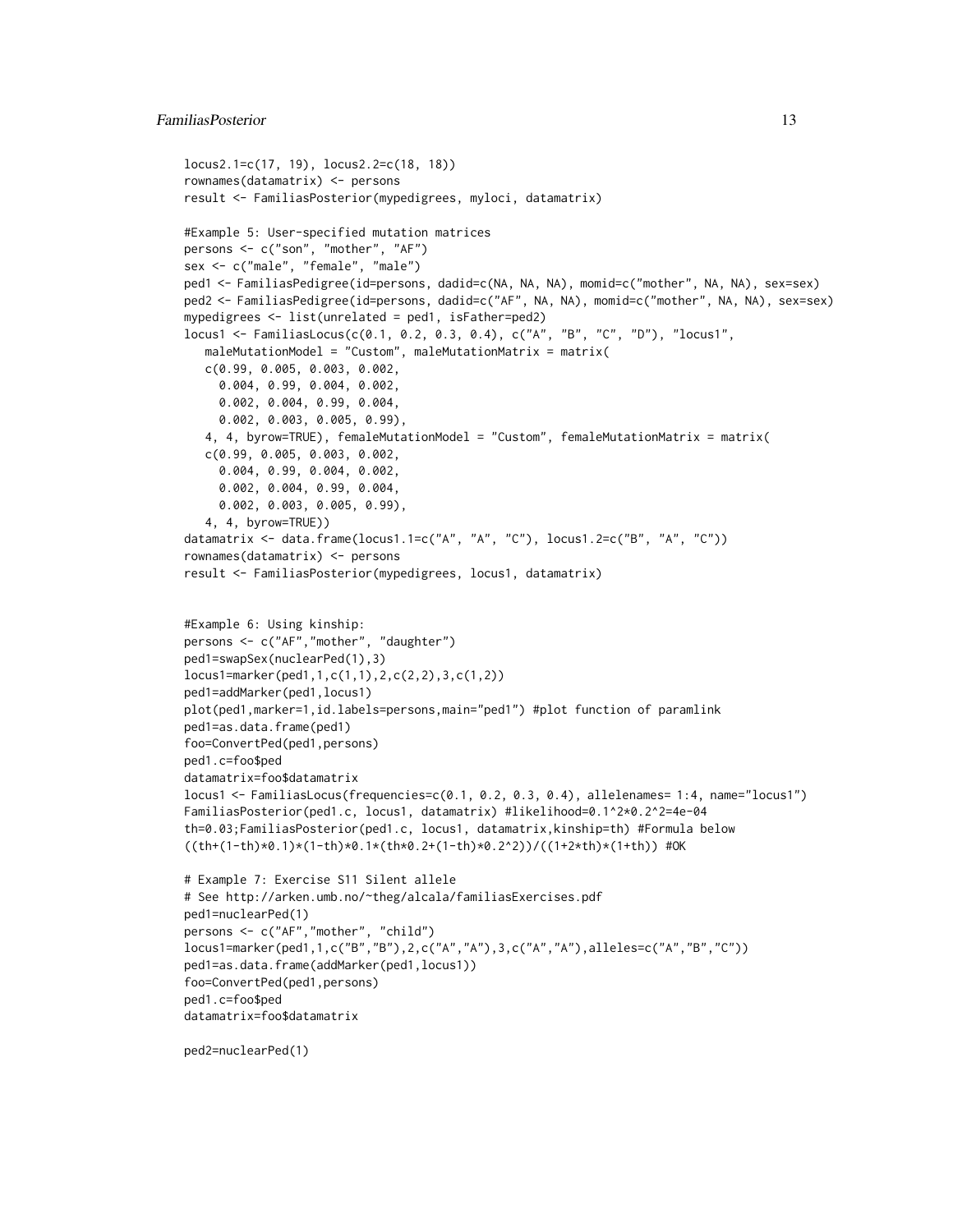```
ped2=relabel(ped2,old=c(1,2,3),new=c(4,2,3))
AF=singleton(1)
ped2=rbind(as.data.frame(AF),as.data.frame(ped2))
persons <- c("AF","mother", "child","TF")
ped2.c=ConvertPed(ped2,persons)$ped
mypedigrees=list(ped1.c,ped2.c)
locus1 <- FamiliasLocus(frequencies=c(0.1, 0.1,0.75, 0.05),
allelenames= c("A","B","C", "silent"), name="locus1")
result=FamiliasPosterior(mypedigrees, locus1, datamatrix, ref=2) #LR=1.36 OK
```
FamiliasPrior *Calculates a prior distribution for a list of pedigrees*

# Description

By default the same prior probability is assigned to all pedigrees in the list, but this can be adjusted with the function parameters. It is computed which persons are common to all the pedigrees listed, and they are handled in a special way: It is with relation to these persons that the number of generations and other parameters are computed. Also, the function will search for and remove pedigrees that are "equivalent" in terms of representing the relationship between these core persons. So if another pedigree is added, with all new persons, the function will return with an error message.

#### Usage

```
FamiliasPrior(pedigrees, generationsParameter = 1,
inbreedingParameter = 1, partnerParameter = 1, maxGenerations)
```
### Arguments

| pedigrees |  | A list of objects of class either 'pedigree' or 'FamiliasPedigree' |
|-----------|--|--------------------------------------------------------------------|
|           |  |                                                                    |

generationsParameter

Non-negative real. A value of 1 indicates no influence of the parameter. A value above 1 (below 1) increases (decreases) the prior probability for pedigrees with many generations.

#### inbreedingParameter

Non-negative real. A pedigree is inbred if parents are related within the pedigree. If 0, all inbred pedigrees are assigned a prior probability 0. A value of 1 indicates no influence of inbreeding. A value above 1 (below 1) increases (decreases) the prior for inbred pedigrees.

#### partnerParameter

Non-negative real (previously referred to as promiscuity parameter). If 0, all pedigrees where parents have children by different partners, are assigned prior 0. A value of 1 indicates no influence of the parameter. A value above 1 (below 1) increases (decreases) the prior for partners having children by different partners.

maxGenerations Integer giving the maximum number of generations; pedigrees with more generations than this are assigned a zero prior probability.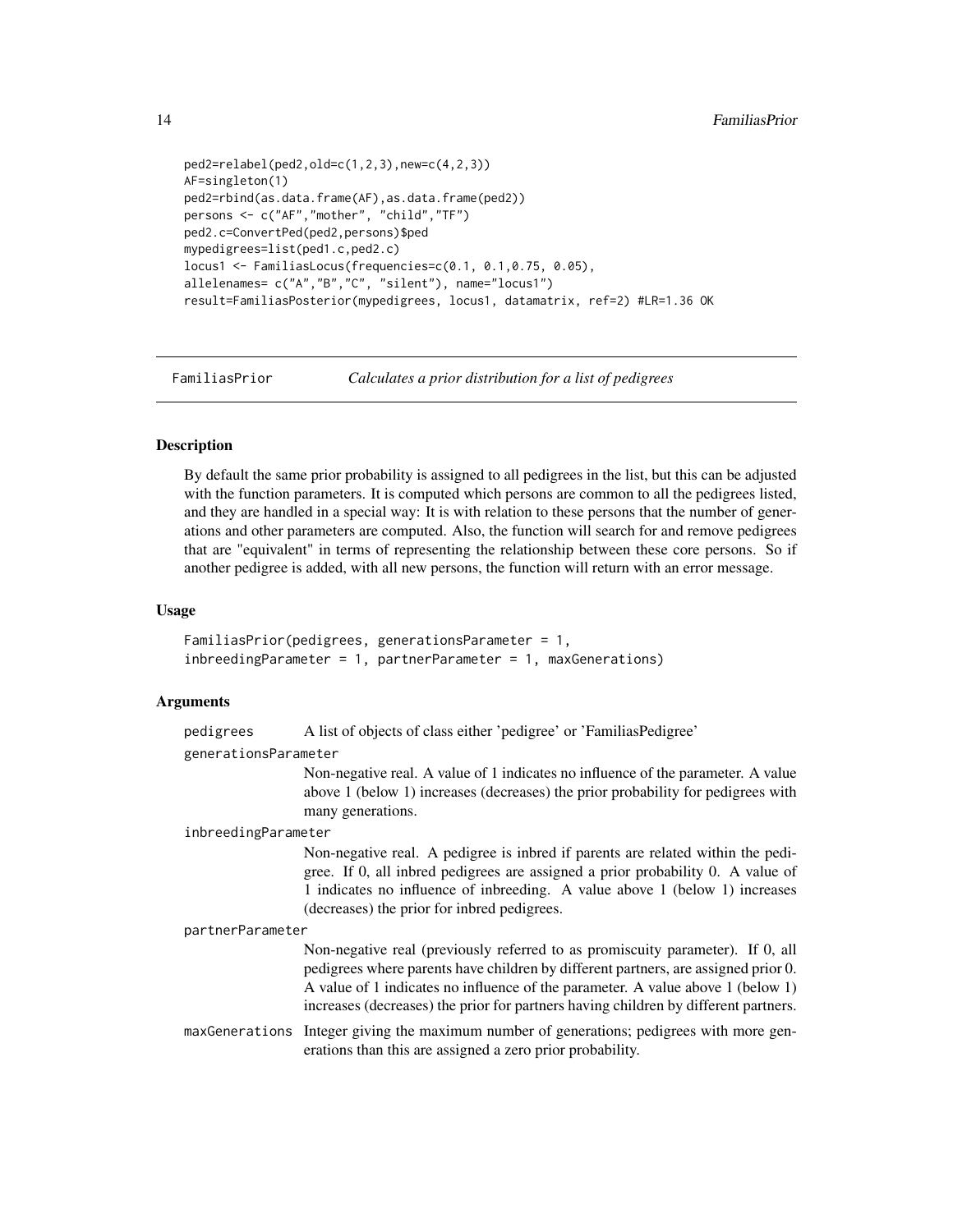#### <span id="page-14-0"></span>Details

See http://familias.name/manual.pdf for complete description of the parametric models implemented.

# Value

The prior, i.e., a vector of real numbers summing to 1.

# Author(s)

Petter Mostad <mostad@chalmers.se> and Thore Egeland <Thore.Egeland@gmail.com>

# Examples

```
require(Familias)
persons <- c("mother", "daughter", "AF")
ped1 <- FamiliasPedigree(id=persons, dadid=c(NA, "AF", NA), momid=c(NA, "mother", NA),
sex=c("female", "female", "male"))
ped2 <- FamiliasPedigree(id=c(persons, "TF"), dadid=c(NA, "TF", NA, NA),
momid=c(NA, "mother", NA, NA),
sex=c("female", "female", "male", "male"))
ped3 <- FamiliasPedigree(id=c(persons, "TF", "gf", "gm"), dadid = c(NA, "TF", "gf", "gf", NA, NA),
momid=c(NA, "mother", "gm", "gm", NA, NA),
sex=c("female", "female", "male", "male", "male", "female"))
mypedigrees <- list(isFather = ped1, unrelated=ped2, isUncle = ped3)
FamiliasPrior(mypedigrees)
granddad <- FamiliasPedigree(id=c(persons, "TF", "gm"), dadid=c(NA, "TF", NA, "AF", NA),
momid=c(NA, "mother", NA, "gm", NA), sex=c("female", "female", "male", "male", "female"))
FamiliasPrior(c(mypedigrees, list(granddad)))
FamiliasPrior(c(mypedigrees, list(granddad)), maxGenerations = 1)
```
NorwegianFrequencies *A list of markers with allele names and frequencies.*

# Description

The information represents allele frequencies for a range of different markers based on a data base in Norway.

# Usage

NorwegianFrequencies

#### Format

A list with named components, with names corresponding to the names of the loci. Each component is a vector of frequencies, with the names attribute of the vector equal to the names of the alleles.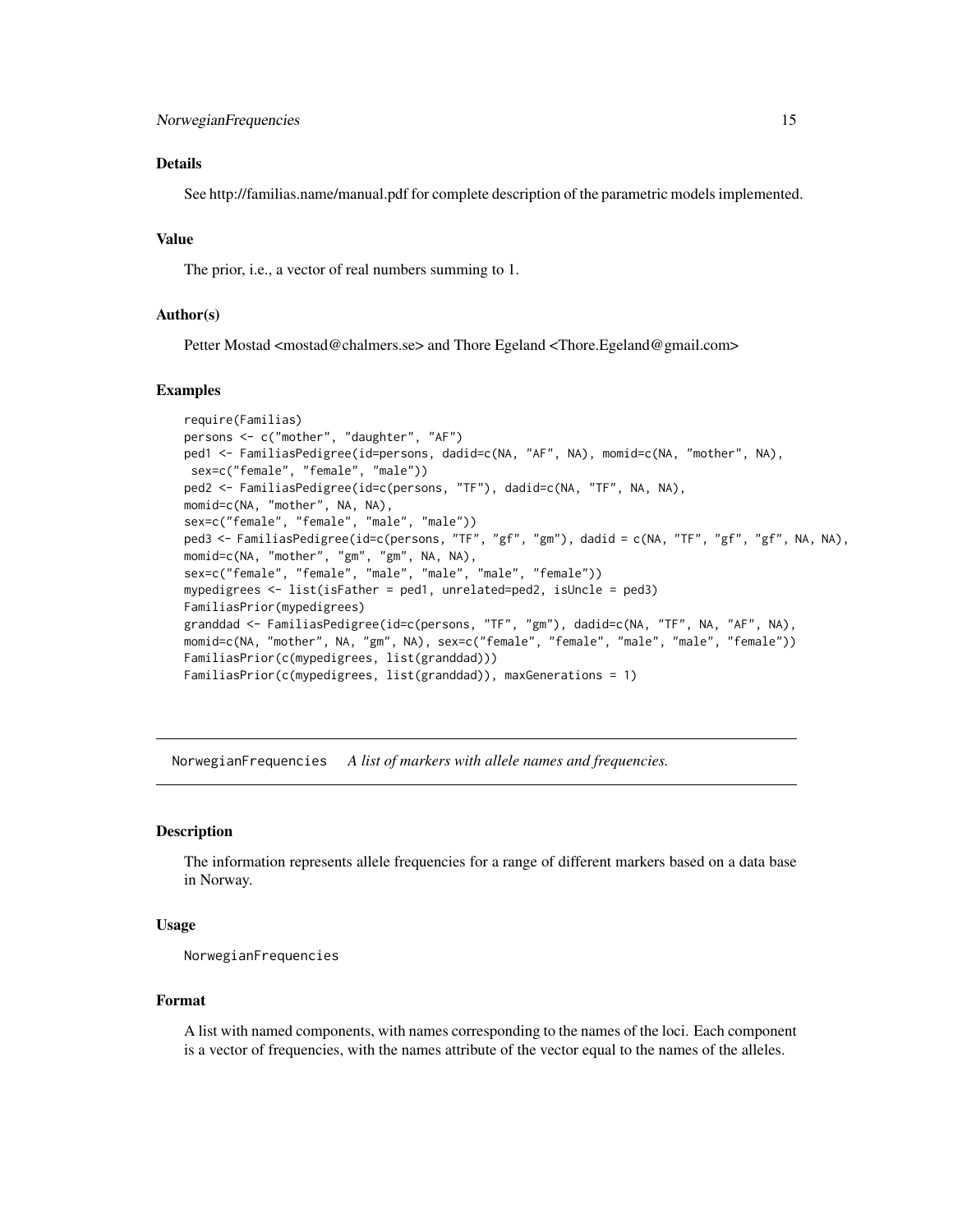# <span id="page-15-0"></span>Source

Norwegian Institute of Public Health, Department of Family Genetics: Dupuy et al: Frequency data for 35 autosomal STR markers in a Norwegian, an East African, and East Asian and Middle Asian population and simuation of adequate database size. Forensic Science International: Genetics Supplement Series, Volume 4, issue 1, 2013

#### Examples

```
require(Familias)
data(NorwegianFrequencies)
#Displaying the Norwegian frequencies of the
NorwegianFrequencies$TPOX
#Generating a FamiliasLocus with these frequencies
FamiliasLocus(NorwegianFrequencies$TPOX)
#Including a non-zero male mutation rate
FamiliasLocus(NorwegianFrequencies$TPOX, maleMutationRate = 0.005)
#Listing the names of available markers
names(NorwegianFrequencies)
```
plot.FamiliasPedigree *Plotting function for FamiliasPedigree objects*

# Description

The function piggybacks the plot function for pedigree objects from the kinship2 package to create a plotting function for FamiliasPedigree objects. Before conversion to a pedigree object, additional parents are added to the pedigree so that each person has either zero or two parents within the pedigree.

#### Usage

## S3 method for class 'FamiliasPedigree'  $plot(x, y, \ldots)$ 

# Arguments

|                         | An object of class Familias Pedigree                                                      |
|-------------------------|-------------------------------------------------------------------------------------------|
|                         | Not used in this printing function                                                        |
| $\cdot$ $\cdot$ $\cdot$ | Other arguments are transferred to the plot pedigree function of the kinship?<br>package. |

#### Details

Graphical parameters used in the plot.pedigree function may be input via the plot.FamiliasPedigree function.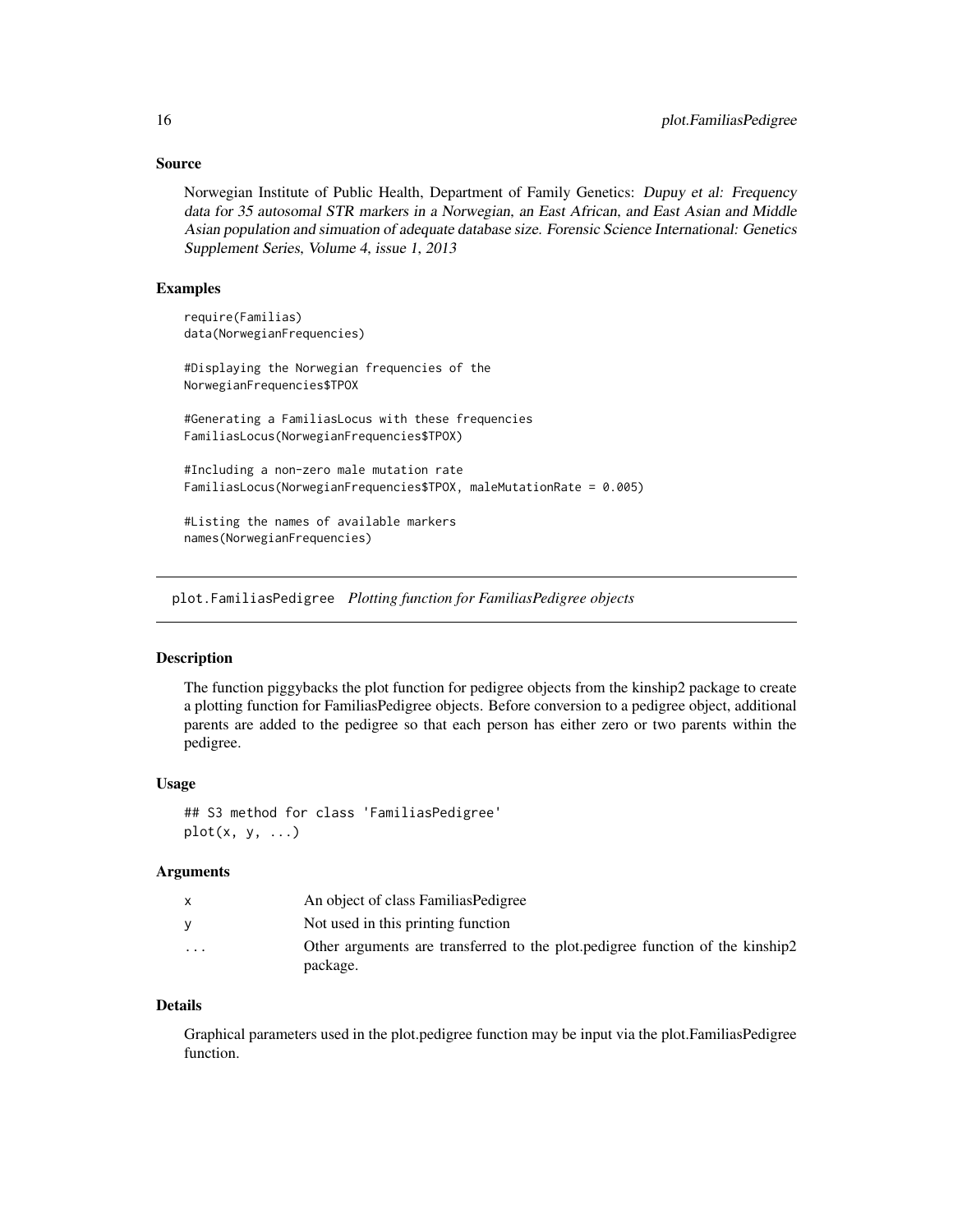# Value

A plot is produced.

# Author(s)

Petter Mostad mostad@chalmers.se

```
##---- Should be DIRECTLY executable !! ----
##-- ==> Define data, use random,
##--or do help(data=index) for the standard data sets.
ped <- FamiliasPedigree(id = c("child", "AF"), momid = c(NA, NA),
      dadid = c("AF", NA), sex = c("male", "male"))plot(ped)
dev.new()
plot(ped, symbolsize = 2, cex = 2, family = "mono")
```